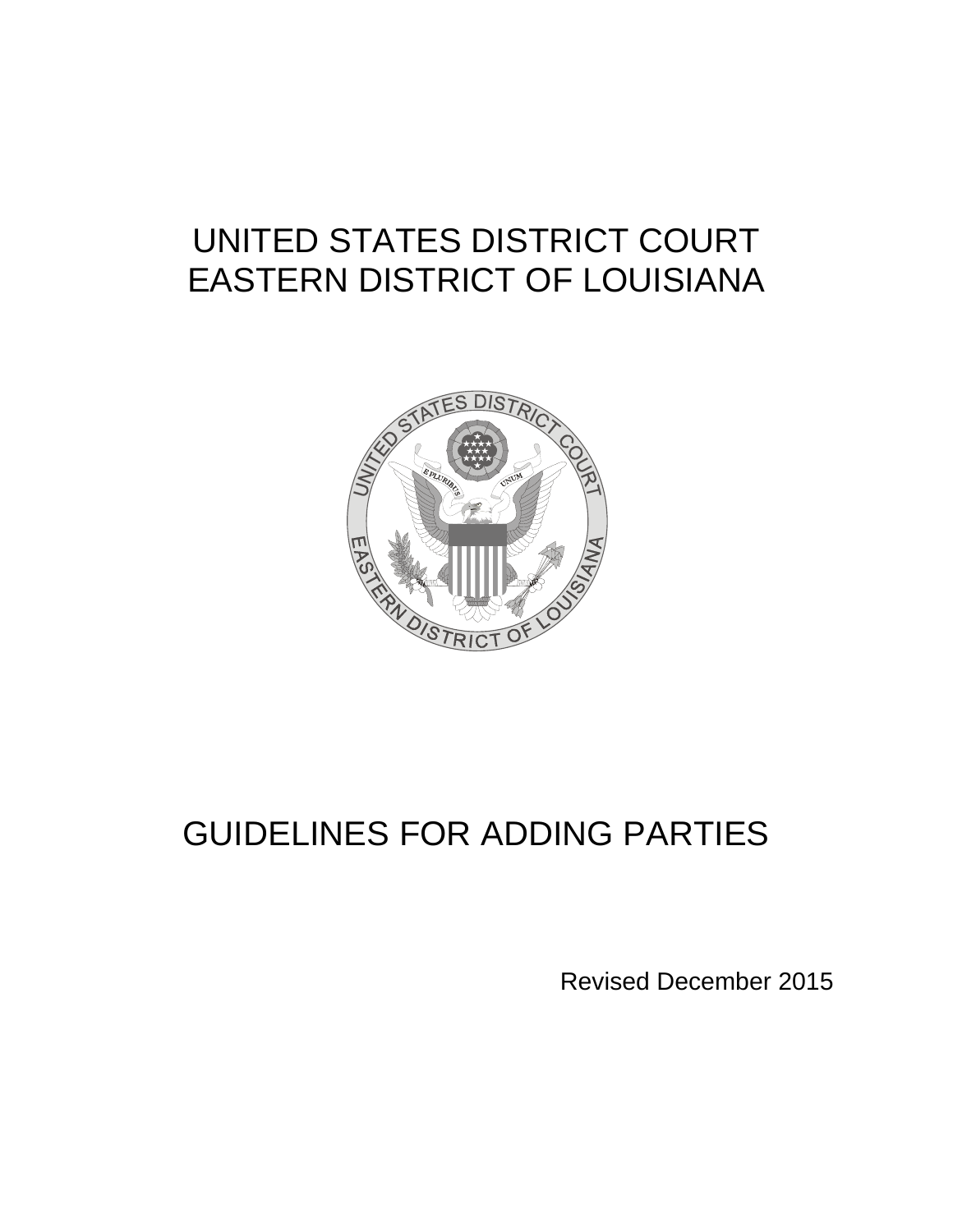# **Table of Contents**

| Bureaus or Departments of Government  4  |
|------------------------------------------|
|                                          |
|                                          |
|                                          |
|                                          |
|                                          |
|                                          |
|                                          |
| Sheriff & Police Department Personnel  6 |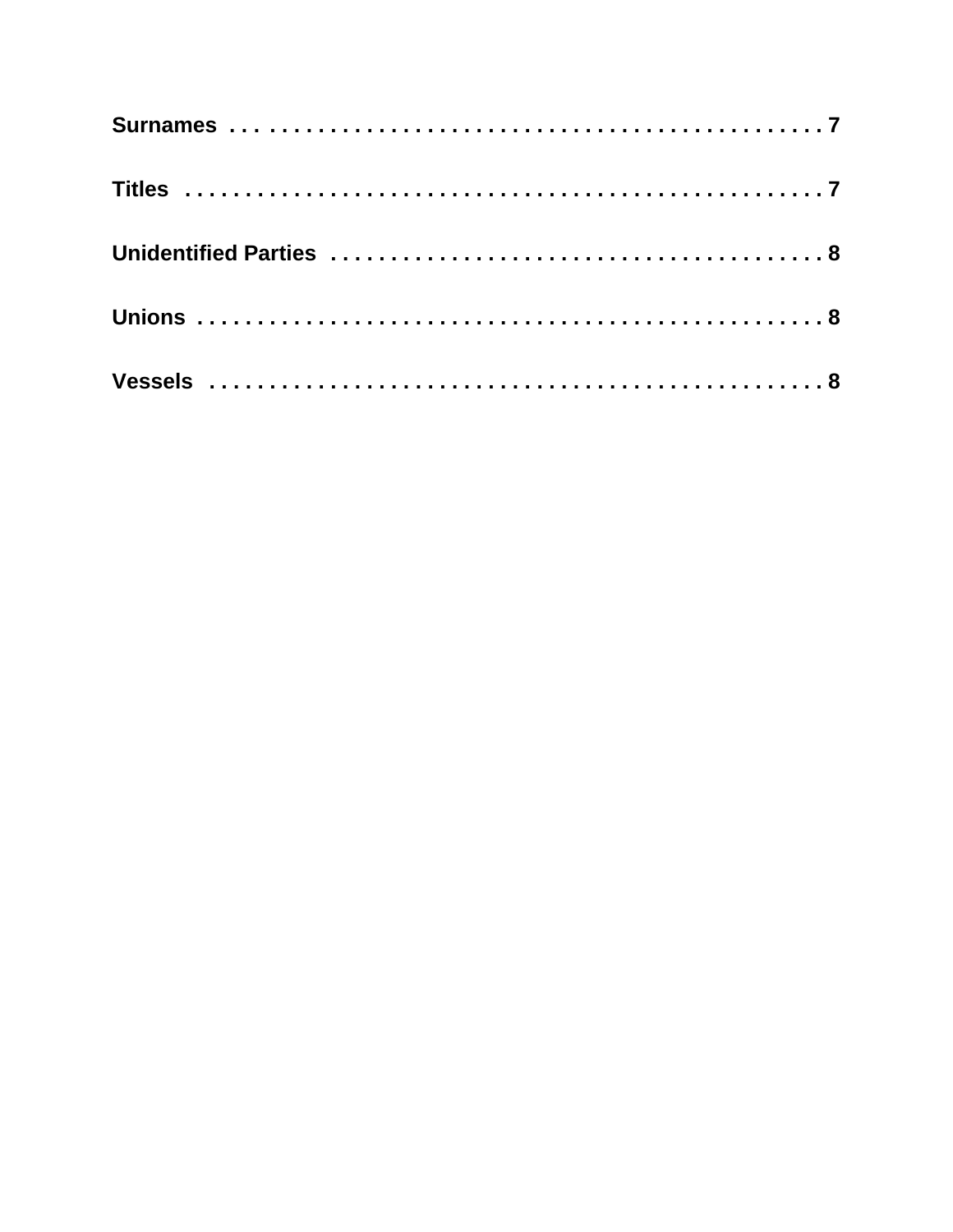# **INTRODUCTION**

A party should be entered as much as possible in the way it appears on the complaint. Users entering party names must enter party names as they appear in the caption of the complaint and must be in strict compliance with this court's standards and guidelines. The standards and guidelines contained herein are based on practical considerations that may bear on how or if parties are accessed and searched by users of CM/ECF reports, dockets, and party index as well as PACER.

The ultimate goals regarding the entry of names into the system are: (a) to only have ONE version of a particular name (a recurring name) in the system; (b) to make similar, but slightly differing names that are unique enough so that they are recognizable and distinguishable from similarly named parties within the same case; and (c) to be able to retrieve names in a logical manner.

As long as the name you want to enter is exactly the same as a name already in the system, select that name and do not create a new party. It does not matter if the John M. Smith you want to enter, and the John M. Smith that's already in the system is the same person or not. All that's happening is that you are accepting a name ONLY, and not a prior case association.

If additional assistance is required, you may contact our ECF Help Desk at (504) 589-7788 or toll free at (866) 209-7767.

# **SEARCHING FOR PARTIES**

It is extremely important that you **always conduct a thorough** search before entering a name to the database. Duplicate parties clutter the system and make selecting the correct party a timeconsuming task. The following are suggestions that could make the search easier.

- You must enter at least two consecutive letters or characters of a party's name.
- The search is not case sensitive. For example, you can enter Smith or smith.
- The name may have been abbreviated when it was added to the database, especially state names.
- A wild card (\*) is not required at the end of a search string. You can enter a wild card before the letters, if desired, to take the place of other letters. For example, you can enter "\*am" and find Bob Cunningham and Judy Amstutz but not Dick Armstrong since the letters are not consecutive.
- Try alternate searches if your first search is not successful. Be sure the name you are searching for is not already in the database before you add it.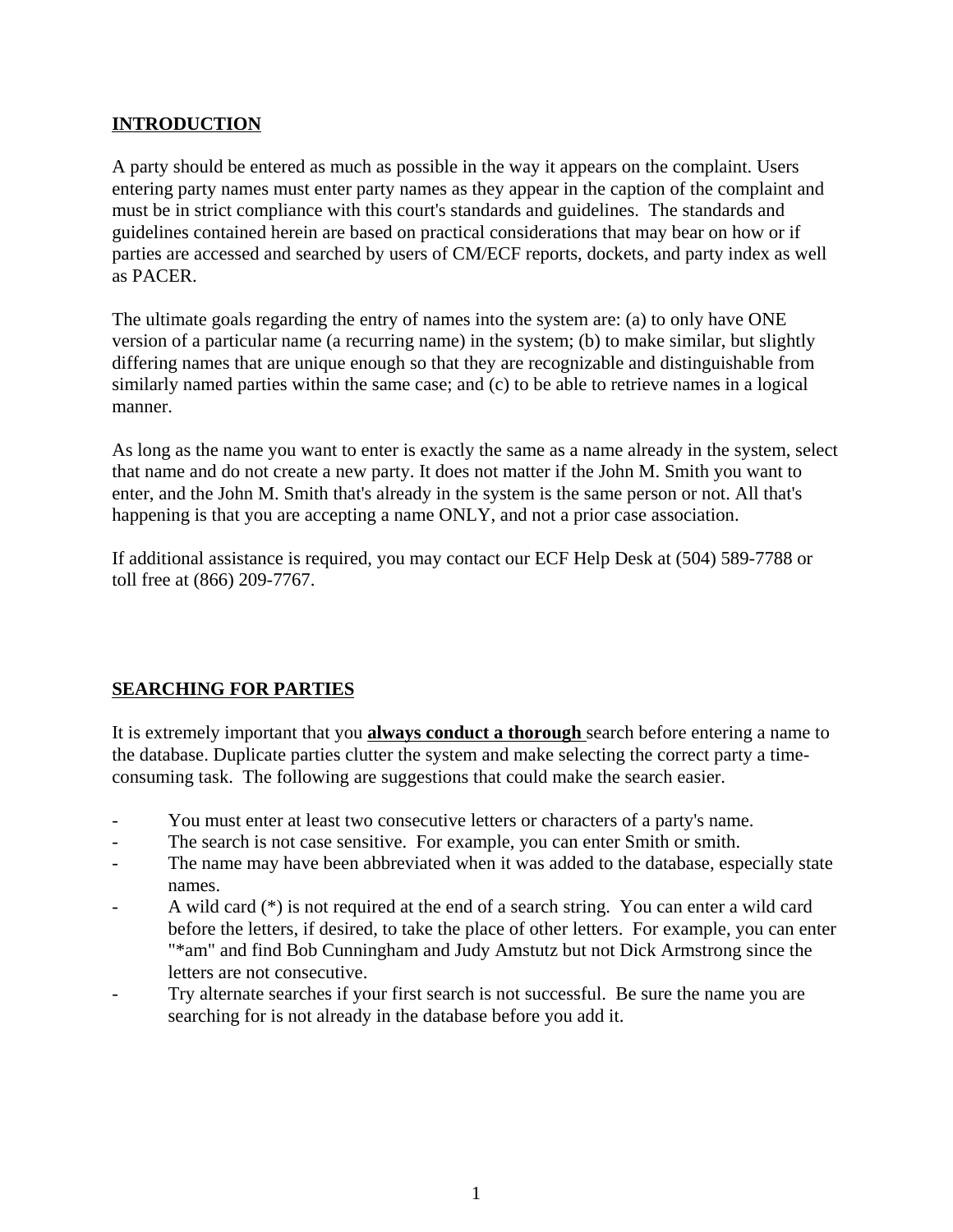#### **GENERAL RULES**

- 1. Enter party names as they appear in the caption of the complaint and in the order in which they are listed; DO NOT enter the names in all CAPS.
- 2. Remember to conduct **thorough searches** before adding names, especially businesses.
- 3. The Title field is not to be used for entering information such as The, Dr., etc.
- 4. Obvious misspelled party names will be entered using the correct spelling.

EXAMPLE: Kathleen Blanko Last name: Blanco First name: Kathleen

5. Use punctuation that appears in the name of the party. If a party already exists without punctuation, do not add a new party just to add the punctuation.

EXAMPLE: John Q. Smith Last name: Smith First name: John Middle name: Q.

EXAMPLE: Allen & Norman, L.L.C. EXISTING NAME: Last name: Allen & Norman, LLC

6. Do not use spaces between initials. If a party already exists with spaces between the initials, do not add a new party just to add the spaces.

EXAMPLE: A & P Food Stores Last name: A&P Food Stores

7. If a business name on the complaint begins with an article (A, An or The), enter the party name without the article preceding the name.

EXAMPLE: The Franklin Mint Company Last name: Franklin Mint Company

8. If the business name uses "and", use and. If the business name uses " $\&$ ", use  $\&$ . If a party already exists with the opposite one, do not add another party to the database.

EXAMPLE: Junge and Associates, Inc. EXISTING NAME: Junge & Associates, Inc.

9. Do not add a new party to the database if one already exists with or without a standard abbreviation.

EXAMPLES: Ashland Pharmacy, Incorporated Johnson & Johnson Co. EXISTING NAMES: Ashland Pharmacy, Inc. Johnson & Johnson Company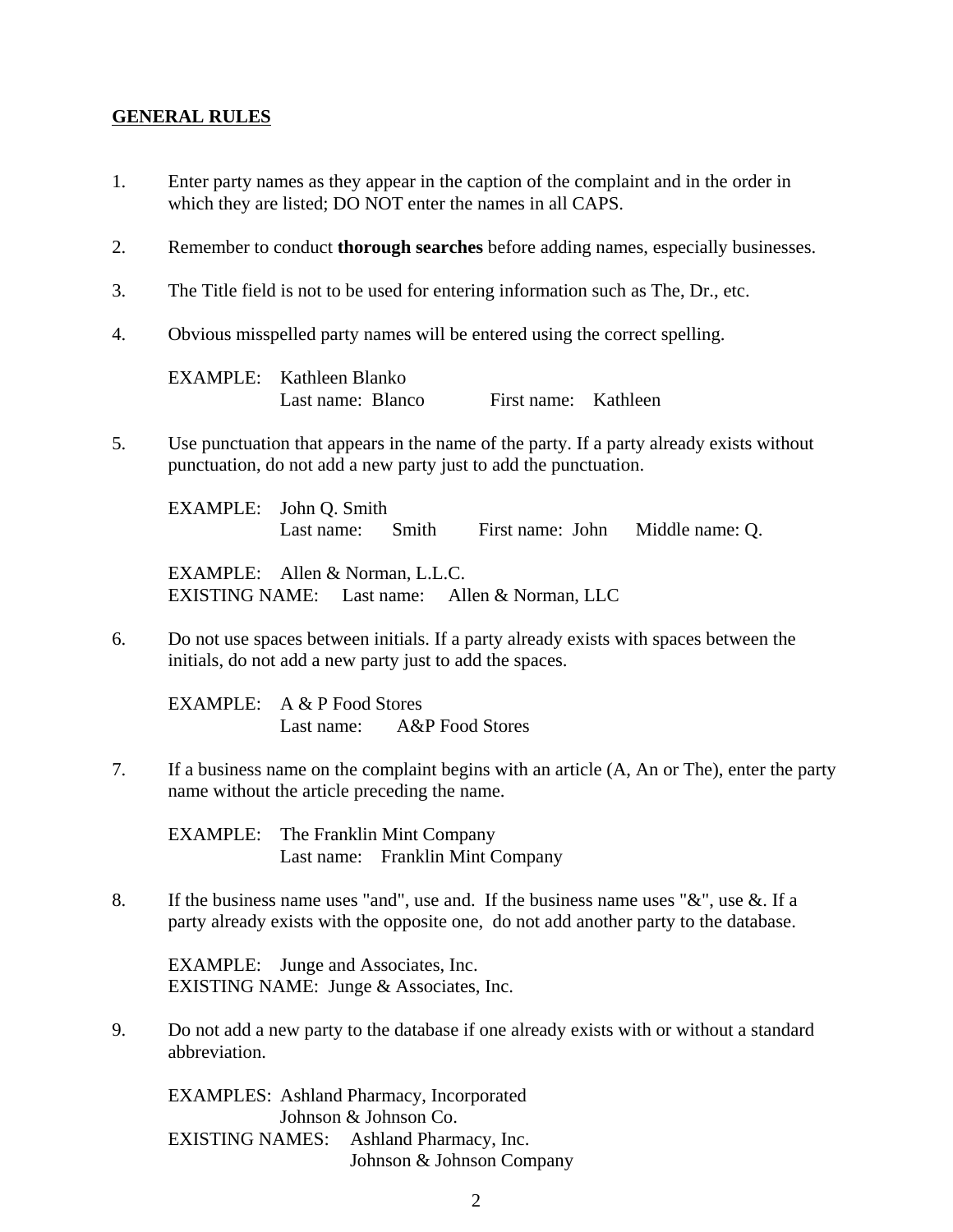- 10. **Do not enter or edit an address for a party**. If your search in the database retrieves a matching name that has an address associated with it, accept the name with the address even if it is not the correct address or relevant to your party. The address will not appear on the docket sheet.
- 11. Do not use the following special characters when adding a party name to the database. They cause problems with the coding in the background.

( ) " # \$ % @ ` \ | ~ ! ^ \* ?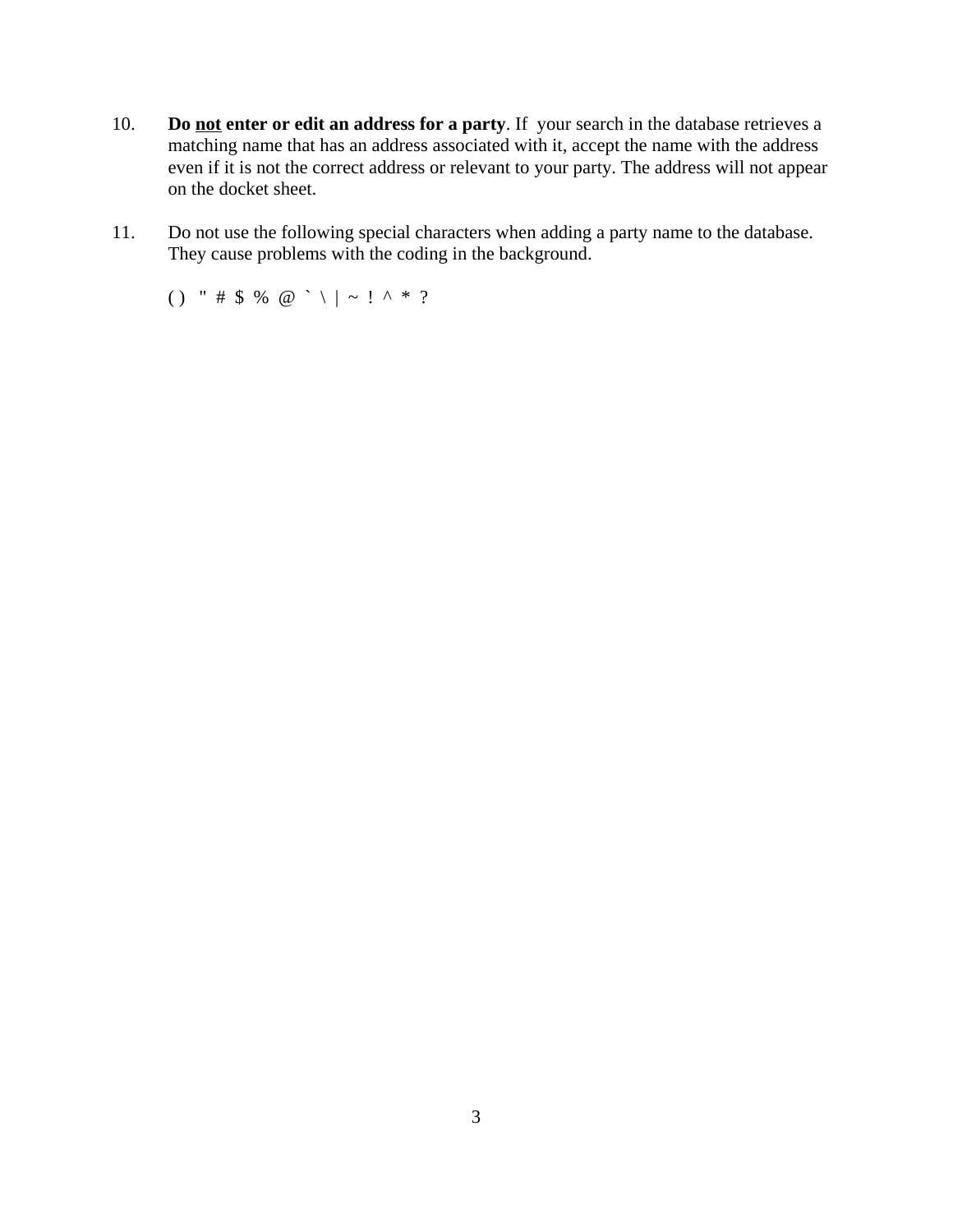#### **AGENCY NAMES**

When a Secretary or Head of a federal agency is named, enter the name of the agency in the Last name field. In party text, enter the name of the agency head as captioned.

EXAMPLE: Michael J. Astrue, Commissioner of Social Security Administration Last name: Social Security Administration Party text: Michael J. Astrue, Commissioner

# **ALIASES**

If a nickname, as well as a proper name is listed, enter the nickname as an alias and use the alias role "aka". If only a **first** name is an alias, you must enter the true last name. Do NOT use quotation marks. Do not add an alias unless it is listed in the caption.

| EXAMPLE: Manuel "Manny" Valle<br>Last name: Valle<br>Alias last: Valle<br>Alias role: aka                                                                 | First name: Manuel<br>Alias first: Manny |  |
|-----------------------------------------------------------------------------------------------------------------------------------------------------------|------------------------------------------|--|
| EXAMPLE: L&W Supply Corporation, doing business as Seacoast Supply<br>Last name: L&W Supply Corporation<br>Alias last: Seacoast Supply<br>Alias role: dba |                                          |  |

# **BUREAUS OR DEPARTMENTS OF THE GOVERNMENT**

When a specific bureau or department of the government is a party, the department's title should be listed first.

EXAMPLE: State of Louisiana Department of Health & Hospitals Last name: Department of Health & Hospitals State of Louisiana

# **CITIES, PARISHES OR STATES**

Enter the name of city, parish or state first so that searches can be conducted by the most common word in the name.

| <b>EXAMPLE:</b> The City of New Orleans                                |  |  |  |  |
|------------------------------------------------------------------------|--|--|--|--|
| Last name: New Orleans City                                            |  |  |  |  |
| <b>EXAMPLE:</b> Parish of St. Tammany<br>Last name: St. Tammany Parish |  |  |  |  |
| EXAMPLE: State of Louisiana<br>Last name: Louisiana State              |  |  |  |  |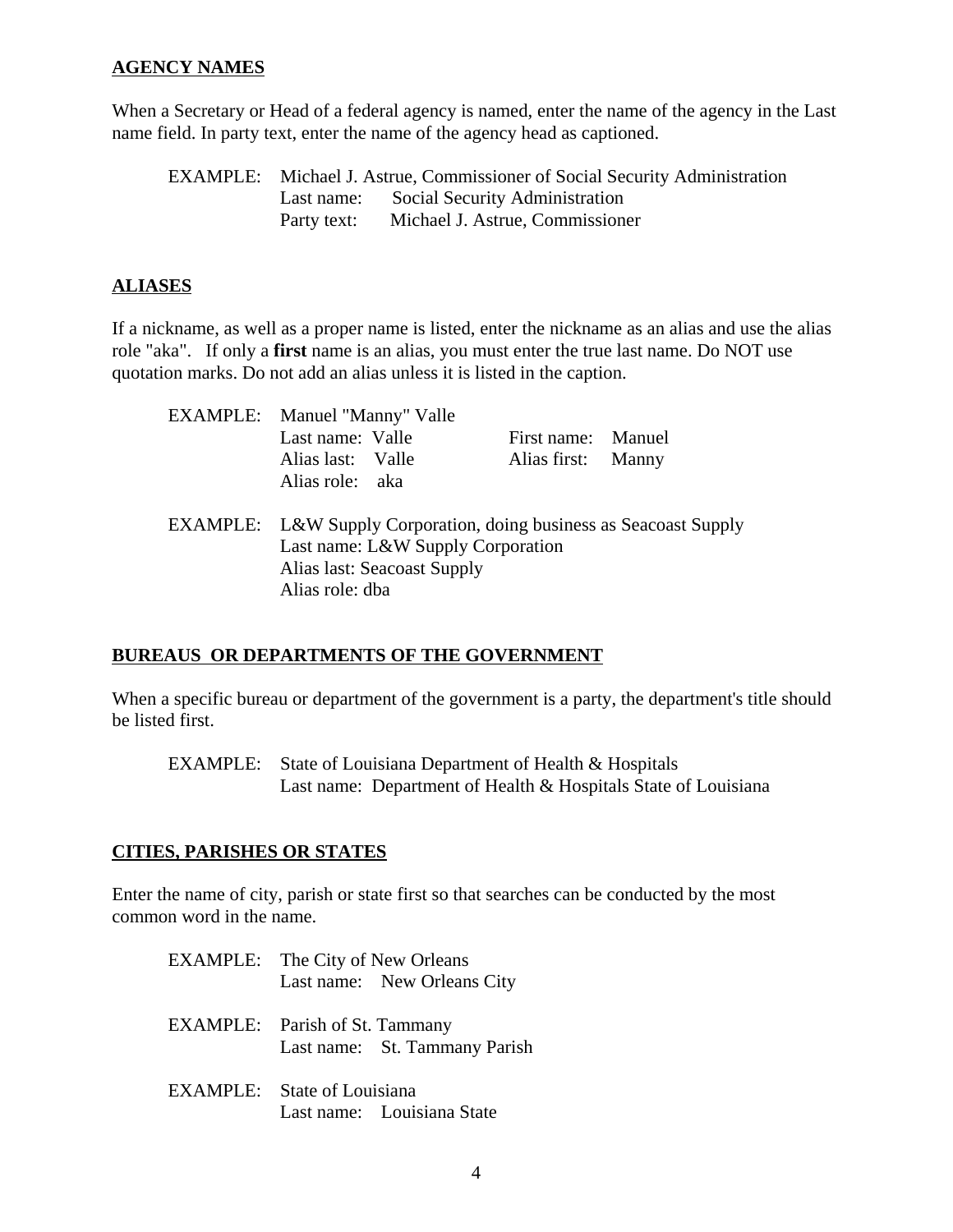## **CLASS ACTION**

Enter Party Text for each plaintiff separately.

EXAMPLE: Anibal Oscar Cabrera and Fernando Angeles Corona Last name: Anibal Oscar Cabrera Party text: Individually and on behalf of all others similarly situated. Last name: Fernando Angeles Corona Party text: Individually and on behalf of all others similarly situated.

#### **ESTATES OR SUCCESSIONS**

When an estate is a party in a case, the name of the deceased is entered as the party with the executor's name in party text if listed.

| <b>EXAMPLE:</b> Succession of Sylvia West                                       |                    |  |
|---------------------------------------------------------------------------------|--------------------|--|
| Last name: West                                                                 | First name: Sylvia |  |
| Party text: Succession of                                                       |                    |  |
| EXAMPLE: Estate of James P. Sentinel by Joseph Smith, Executor of the Estate of |                    |  |
| James P. Sentinel                                                               |                    |  |
| Last name: Sentinel First name: James Middle name: P.                           |                    |  |
| Party text: Joseph Smith, Executor of the Estate of James P. Sentinel           |                    |  |

#### **EX RELS**

When a person sues on behalf of the USA as "ex rel," add the name of the party, not the USA. Add USA in party text.

EXAMPLE: USA for the use & benefit of Aloha Enterprises, Inc. Last name: Aloha Enterprises, Inc. Party text: USA for the use & benefit of

#### **GENERATIONS**

A party's generation should be entered in the Generation field.

| EXAMPLE: Robert Woods, III |                    |                 |  |
|----------------------------|--------------------|-----------------|--|
| Last name: Woods           | First name: Robert | Generation: III |  |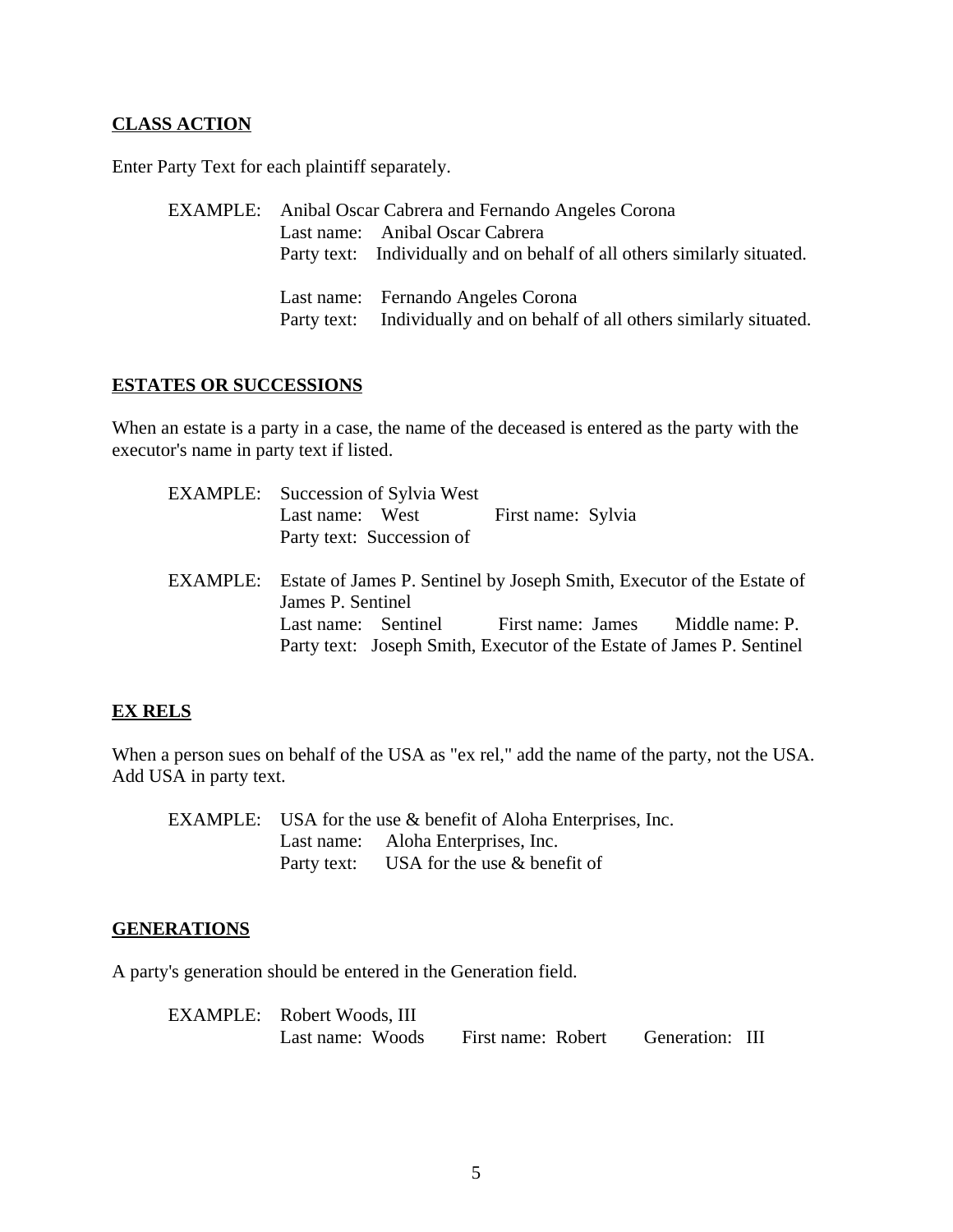## **GUARDIAN AD LITEMS (on behalf of)**

When a minor is listed on a complaint and his or her guardian ad litem is also listed, enter the guardian's name only with the minor listed in party text.

EXAMPLE: K. T., a minor by his or her Guardian Ad Litem James N. Johnson Last name: Johnson First name: James Middle name: N. Party text: Guardian Ad Litem for K.T., a minor EXAMPLE: John Smith, individually & on behalf of his minor child, MDS Last name: Smith First name: John Party text: Individually & on behalf of his minor child, MDS

## **PERSONAL PROPERTIES**

Any personal property that is listed as a party must be entered using the generic description in the Last name field, such as Land, Food, Currency, Articles, Drugs and Vehicle. In party text, add the actual description of the property.

| EXAMPLE: \$14,699.00 in U.S. Currency                                        |
|------------------------------------------------------------------------------|
| Last name: Currency                                                          |
| Party text: \$14,699.00 in U.S. Currency                                     |
| EXAMPLE: 17.29 Acres of Land, Situated in Orleans Parish, State of Louisiana |
| Last name: Land                                                              |
| Party text: 17.20 Acres of Land, Situated in Orleans Parish, State of        |
| Louisiana                                                                    |
|                                                                              |

# **SHERIFF & POLICE DEPARTMENT PERSONNEL**

If both the first and last name of sheriff or police department personnel is provided, enter in the applicable fields. If a title is also provided, enter the title in the party text field.

- EXAMPLE: John M. Robert, Deputy Jefferson Parish Sheriff's Department Last name: Robert First name: John Middle name: M. Party text: Deputy Jefferson Parish Sheriff's Department
- EXAMPLE: Deputy William Porter Last name: Porter First name: William Party text: Deputy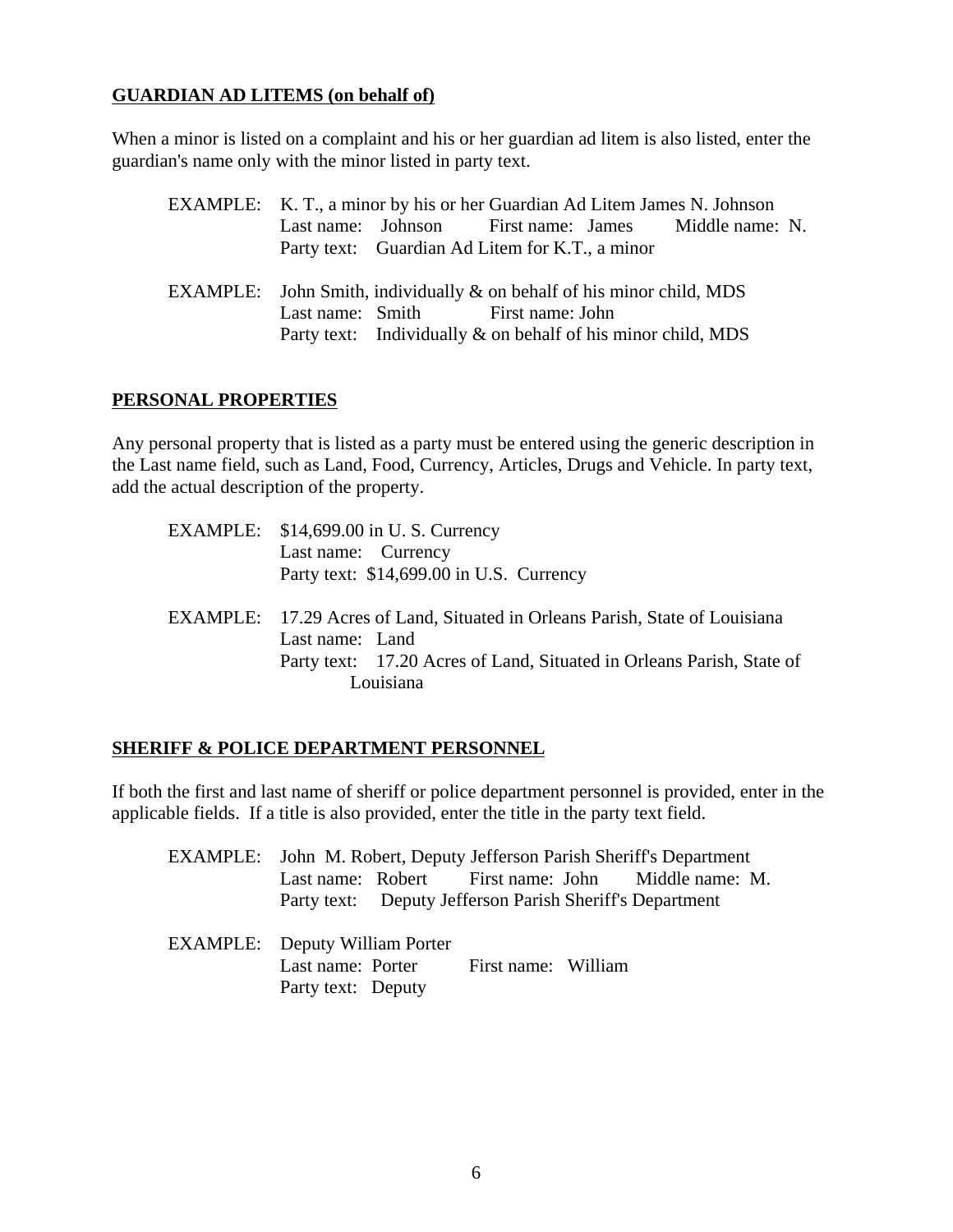#### **SURNAMES**

If the last name is hyphenated, enter both names with the hyphen in the Last name field. If the last name is not hyphenated and does not have a middle name/initial, enter the name in both the Middle and Last name fields.

#### **Two Hyphenated**

| <b>EXAMPLE:</b> Shirley Forrest-Harris |                     |  |
|----------------------------------------|---------------------|--|
| Last name: Forrest-Harris              | First name: Shirley |  |

#### **Two Not Hyphenated**

|                |  | EXAMPLE: Shirley Forrest Harris (no middle initial/name)                                                                              |                      |  |
|----------------|--|---------------------------------------------------------------------------------------------------------------------------------------|----------------------|--|
|                |  | Last name: Harris First name: Shirley                                                                                                 | Middle name: Forrest |  |
|                |  | <b>EXAMPLE:</b> Shirley A. Forrest Harris (with middle initial/name)<br>Last name: Harris First name: Shirley Middle name: A. Forrest |                      |  |
| <b>Spanish</b> |  |                                                                                                                                       |                      |  |

EXAMPLE: Jesus Adolfo Villegas Navarro Last name: Navarro First name: Jesus Middle name: Adolfo Villegas

#### **TITLES**

Individual titles, such as Warden, Mrs., etc., should generally be entered in party text. However, if the title is listed but no first name, enter the title in the First name field. If just the title and first name is listed, enter the title in the first name field and the first name in the Last name field. If you have a complaint listing a husband and wife and the wife's first name is not provided, enter Mrs. and the husband's first name in the first name field.

|                    | <b>EXAMPLE:</b> Nurse Sizemore<br>Last name: Sizemore                                        | First name: Nurse                       |  |
|--------------------|----------------------------------------------------------------------------------------------|-----------------------------------------|--|
| EXAMPLE: Sgt. Adam | Last name: Adam                                                                              | First name: Sgt.                        |  |
|                    | EXAMPLE: Dr. James R. Olson<br>Last name: Olson<br>Party text: Dr.                           | First name: James Middle name: R.       |  |
|                    | EXAMPLE: Mr. Ken Melancon<br>Mrs. Ken Melancon<br>Last name: Melancon<br>Last name: Melancon | First name: Ken<br>First name: Mrs. Ken |  |